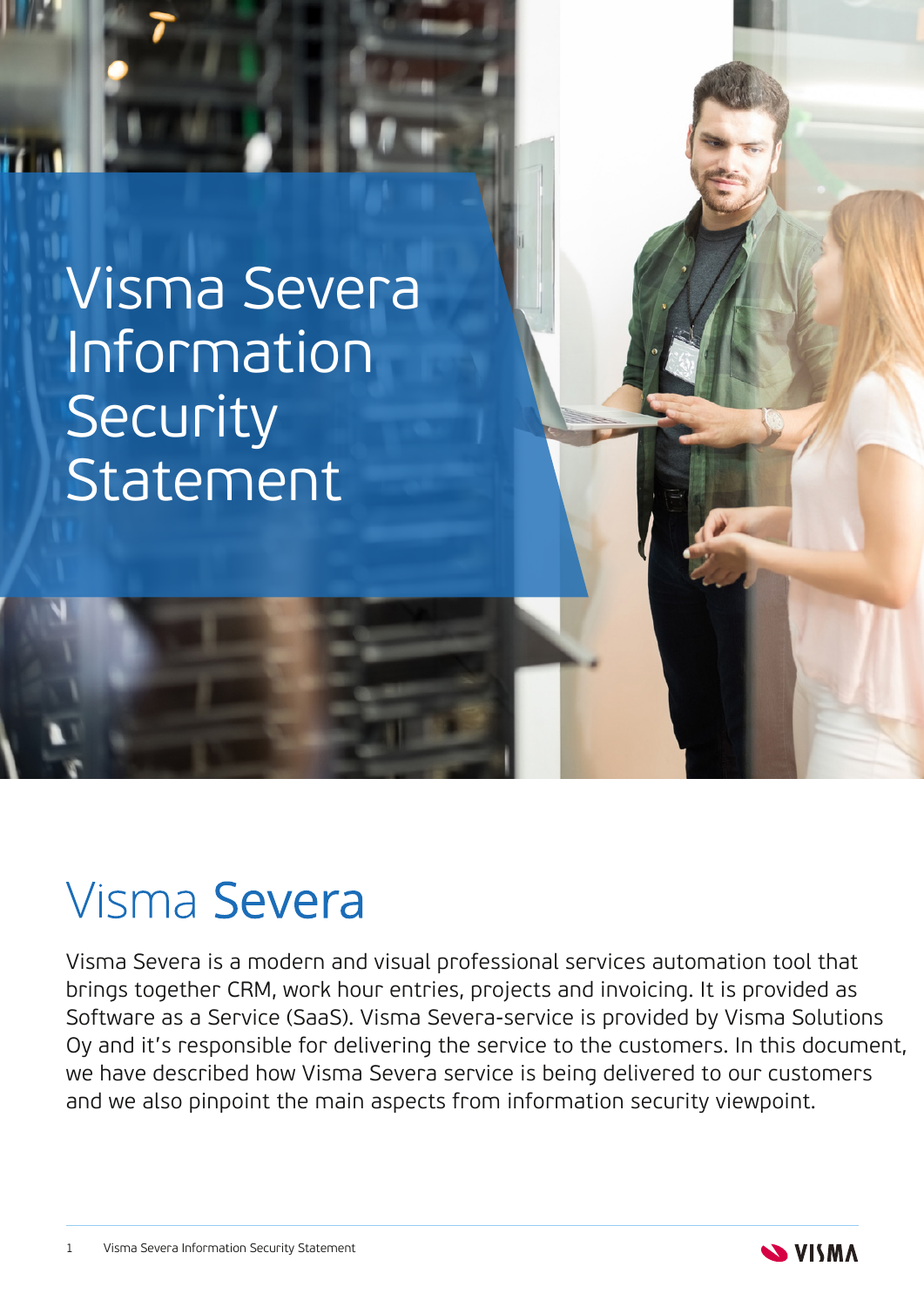## **Visma Severa service delivery**

Visma Severa service is hosted in Microsoft Azure. Data centers are located in the North Europe region (Ireland). Microsoft Azure is a GDPR compliant cloud hosting provider with certifications such as ISO 27001 and ISO 9001. More information can be found from: <https://azure.microsoft.com/en-gb/overview/trusted-cloud/compliance/>

We do not offer any separate SLA for our service to our customers. Visma Severa service is updated frequently and these updates are performed without service breaks. On certain occasions we need to have a planned service break. These are performed outside business hours and all planned service breaks are informed in advance to our customers via [https://status.visma.com/.](https://status.visma.com/) Our service availability track record from the previous years has been approximately 99,99%.

Visma Severa service is monitored by our Service Delivery Team during business hours and by Visma's Central Operations team during other times. Service Delivery team works closely together with Customer Service to provide our customers information regarding possible incidents in our service. In case of an incident, we provide frequently updated information to our customers vi[a](https://status.visma.com/) [https://status.visma.com/.](https://status.visma.com/)

## **Authentication mechanisms and user identity**

Authentication mechanisms and user identity Visma Severa user accounts are always personal and should not be shared. Visma Severa user account is actually managed by Visma Connect, which means that you can log in to multiple Visma services with the same username and password. Our mobile apps also use the same credentials. Users can enable 2FA authentication from their personal settings and they also have the possibility to authenticate with their Google or Microsoft credentials (editable by Severa). There is a possibility to force 2FA for domain level.

## **Security and risk management**

#### Data protection in Visma Severa

- **•** Encryption at rest: protects customer data from a system compromise or data breach by encrypting data while it's stored to the database. All Visma Severa customer data is protected with AES-256 bit encryption.
- **•** Encryption in transit: protects customer data when data moves between your computer, mobile phone or other devices and Visma Severa. This protection is achieved by encrypting the data before transmission; authenticating the endpoints; and decrypting and verifying the data on arrival. All data transferred from and to Visma Severa support and requires usage of the latest TLS 1.2 encryption.

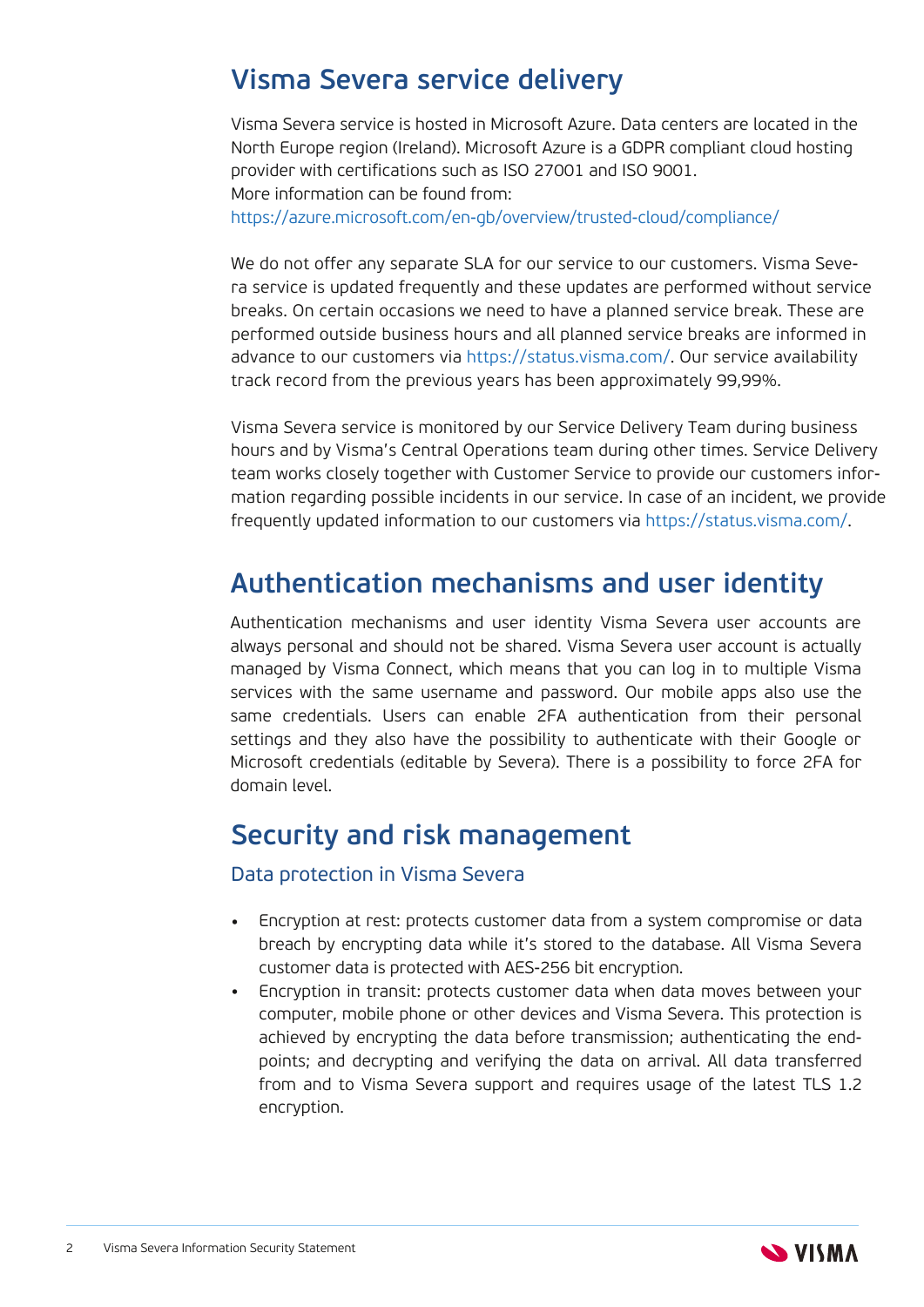

Diagram: Severa Data Protection

#### Platform security

Platform security Visma Severa is hosted in Microsoft Azure which comply with key industry standards, such as ISO/IEC 27001:2013 and NIST SP 800-53, for security and reliability. Visma Severa uses security services such as threat detection and security center provided by Microsoft Azure which monitors our services 24/7

#### Infrastructure security

All of our services are hosted as PaaS (Platform as a Service) or IaaS (Infrastructure as a Service). Benefit of this hosting model is that our cloud provider Microsoft Azure always provides the latest security patches and technologies to all infrastructure we use.

Risk assessments are done yearly through security standard ISO 27001 which we enforce in our processes.

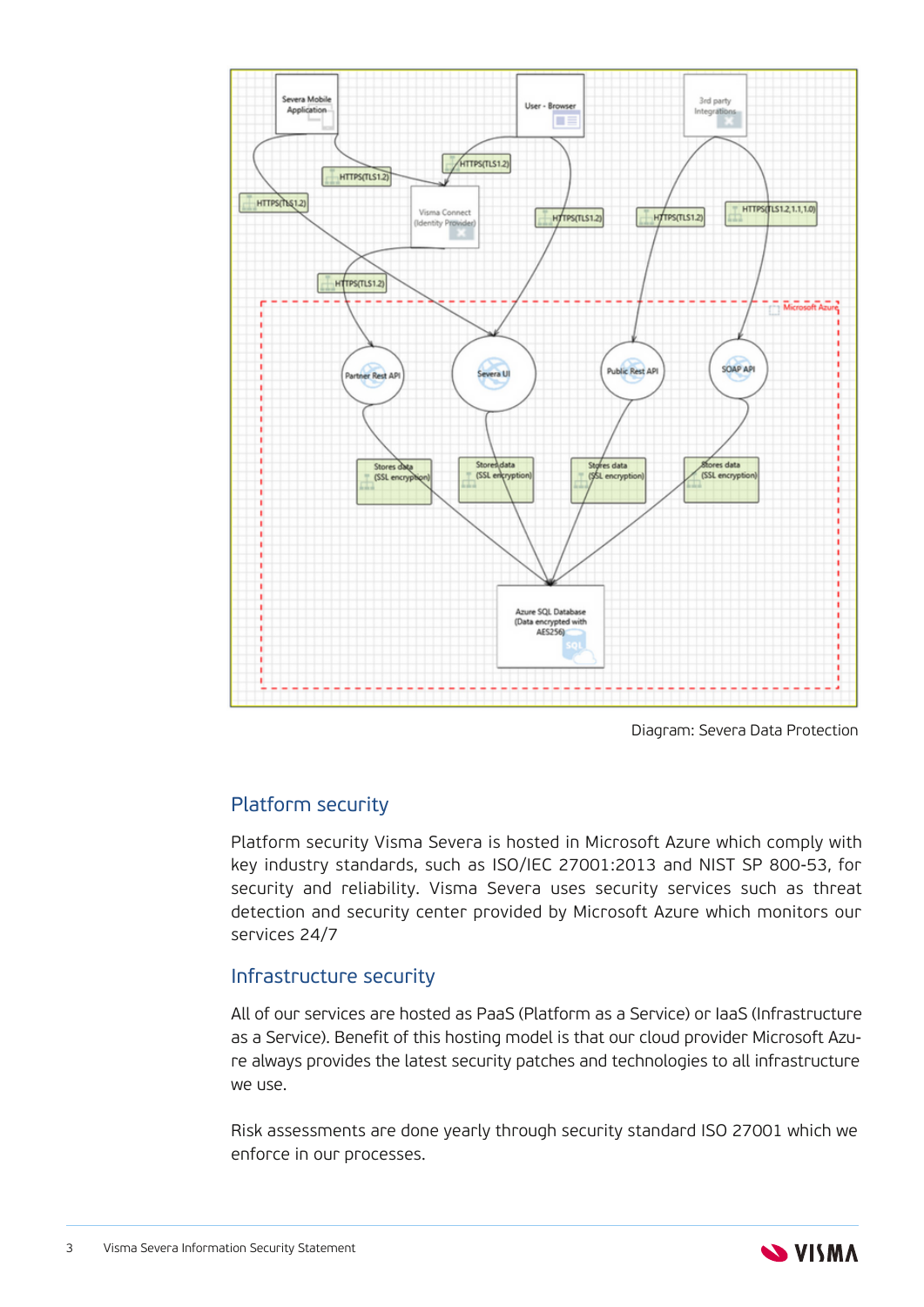#### Application security

Visma Severa code base is continuously scanned with leading SAST (Static Application Security Test) and ATVS (Automated Third-party Vulnerability Service) tools. Any issues discovered by the tools are fixed immediately.

Visma has a Responsible Disclosure Policy which states transparent rules for submitting vulnerabilities to our team with a responsible disclosure policy. Please find more information from: https://www.visma.com/trust-centre/smb/se[curity-and-privacy/operational/responsible-disclosure](https://www.visma.com/trust-centre/smb/security-and-privacy/operational/responsible-disclosure)

Visma has a separate security team, which offers a lot of training and support for development teams and also performs annual manual application vulnerability assessments for Visma Severa. This service is designed to identify application level weaknesses and vulnerabilities, most of which are covered in [OWASP](https://owasp.org/www-project-top-ten/) Top 10.

## **Connections to external services**

Visma Severa-service has a SOAP and REST API, which our customers can use to implement connections to third party services. All API calls are done over encrypted connections and API authentication is implemented on multiple levels including user and company access checks.

## **Backups and error recovery**

Customer data is backed up into secure geo-redundant service that ensures that data is backed up and available even if the Azure data center is unavailable. Backups are taken nightly and stored for the past 30 days.

Visma Severa has a multitenant databases which means that restoring a full backup is not really an option if data corruption occurs only for one customer in a shared database. Instead, we compare the original data in the backup to the corrupted production data and fix manually only the corrupted data. This way customers do not lose all the work they did during the previous day. Separate databases can be offered to large organizations with the possibility for full backup restore.